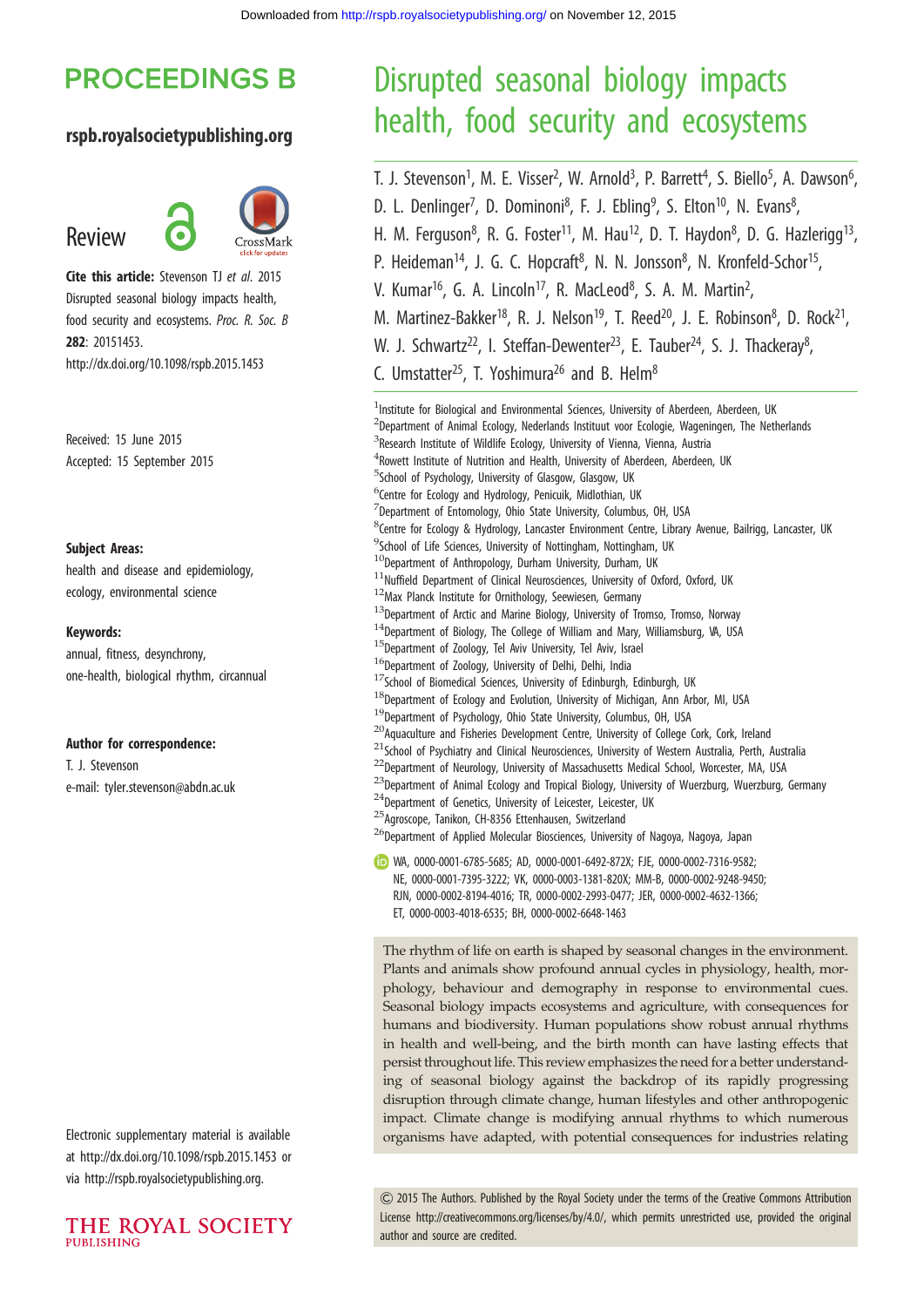2

to health, ecosystems and food security. Disconcertingly, human lifestyles under artificial conditions of eternal summer provide the most extreme example for disconnect from natural seasons, making humans vulnerable to increased morbidity and mortality. In this review, we introduce scenarios of seasonal disruption, highlight key aspects of seasonal biology and summarize from biomedical, anthropological, veterinary, agricultural and environmental perspectives the recent evidence for seasonal desynchronization between environmental factors and internal rhythms. Because annual rhythms are pervasive across biological systems, they provide a common framework for transdisciplinary research.

#### 1. Introduction

Biological rhythms are ubiquitous in nature and occur on several temporal scales. Daily rhythms are important for the coordination of physiological, immunological and behavioural processes within organisms as well as for biotic interactions. The proper functioning of these rhythms is disrupted by modern human lifestyles—including sleep deprivation, light at night, jet lag and shift work [\[1,2](#page-6-0)], which induce temporal mismatches between the environment and circadian biology, and have detrimental effects on health and well-being. Problems of mismatch extend beyond daily rhythmicity. New research by Dopico et al. [\[3\]](#page-6-0) has elegantly demonstrated massive seasonal changes in human immunity and physiology, adding to evidence for marked annual rhythms in the vast majority of organisms [\[4,5](#page-6-0)]. The disruption of annual rhythms under global climate change has potentially dramatic consequences for the health of animals, humans and ecosystems. Whether or not organisms can adapt to changing seasonality depends on the regulation of their annual rhythms. Principally, annual rhythms could be: (i) genetically programmed, i.e. genotypedependent responses to the environment resulting from evolutionary adaptation to predictable annual change; (ii) direct environmental effects, e.g. accelerated growth owing to longer light hours in the day; or (iii) coincidental, e.g. human rhythms arising as a consequence from holidays.

This review will focus on genetically programmed, internal cell- and tissue-based mechanisms, which are predicted to track changes in environmental seasonality. In many species, tissue function is reprogrammed between subjective winter and summer states, generating endogenous rhythms that approximate a year (i.e. circannual rhythms) [[3,6](#page-6-0)–[9](#page-7-0)]. The existence of innate circannual rhythmicity has been demonstrated when organisms, from unicells to vertebrates, are maintained in constant environmental conditions for many years [[6](#page-6-0)–[11\]](#page-7-0). Species with genetically programmed annual rhythmicity occur globally, from high latitudes to the equator, and even in apparently 'constant' environments such as the deep sea [[6\]](#page-6-0). Genetic programming is seen to be adaptive because it is pre-emptive and serves to predict and prepare organisms for alternations in seasonal environmental conditions [\[12](#page-7-0)–[14](#page-7-0)].

In humans, the evidence in support of seasonal effects on disease risk, physiology and immune function is pervasive ([\[3](#page-6-0),[15](#page-7-0)–[17](#page-7-0)]; electronic supplementary material, tables S1 and S2) and suggests present-day implications of evolutionarily inherited and refined mechanisms [[5](#page-6-0)]. During the twentieth century, our species has developed technologies that allow precise photic and climate control over our living environments, and humans in developed societies now spend the vast majority of their lives in conditions that mimic 'summer-like' environments [[15](#page-7-0)]. These so-called *eternal summers* are characterized by light and temperature conditions that lack seasonal rhythmicity. Presently, many of us no longer live in accordance with the naturally occurring variation in geophysical rhythms. The consequences of such modified environmental seasonality on human health are still being elucidated.

Additionally, human activities are also affecting seasonality in a wider ecological context, with implications for disease risk, ecosystem health and food security. In agricultural and natural ecosystems, there is growing evidence that seasonal patterns and ecological interactions are disrupted by global climate change [[18\]](#page-7-0). Disruptions in annual rhythms are expected to become progressively more prevalent and detrimental consequences have already been documented [[19,20\]](#page-7-0). Nevertheless, there is a surprising lack of data to determine if, and how seasonally generated and regulated functions can adapt [\[21](#page-7-0),[22](#page-7-0)] to altered environmental conditions. Thus, an overarching, integrated scientific understanding is needed of the mechanisms that underlie seasonality, including cyclical biology of humans and of the consequences for all organisms as they adapt to disrupted seasonality and a fast changing climate. Addressing the arising practical challenges requires an integrated, cross-disciplinary approach, as exemplified by the 'one health' initiative for advancing healthcare for humans, animals and the environment [[23,24](#page-7-0)].

Here, we review current examples of disruption between seasonal environmental conditions and internal timing mechanisms. From this basis, we further emphasize the pervasiveness of seasonality (with a focus on humans). Finally, we outline potential threats of disruption for humans, industry, and managed and natural ecosystems, with a call for the development of a synergistic research agenda for seasonal biology.

### 2. Scenarios of seasonal disruption

Seasonal changes in environmental variables play a significant role in the regulation of many physiological and behavioural processes. Annual changes in day length, temperature and rainfall can all act as cues; they provide vital information used in the timing of seasonal behaviour and the synchronization of internal rhythms (electronic supplementary material, figure S1 and [figure 1](#page-2-0)). In this way, organisms' behaviour and physiology is timed to optimize fitness in a given season [[12,13,19](#page-7-0)]. However, the use of these cues to synchronize (entrain) biological rhythms is effective only to the extent that temporal relationships between the external and internal rhythms are predictable. Timing systems are therefore highly vulnerable to changes in the constellation of environmental factors under which they have evolved [\(figure 1](#page-2-0)). Changes in the seasonal timing of organismal functions provided some of the earliest evidence for biological effects of global climate change [[25\]](#page-7-0). Such changes have now been documented across a wide range of habitat types and taxonomic groups (electronic supplementary material, figure S2 and [\[26](#page-7-0)]). Crucially, species and populations of wild plants and animals have demonstrated different rates of change in their overt seasonality [[26\]](#page-7-0).

There are multiple, mutually non-exclusive and potentially interactive mechanisms by which altered external cues could disrupt the relationship between external and internal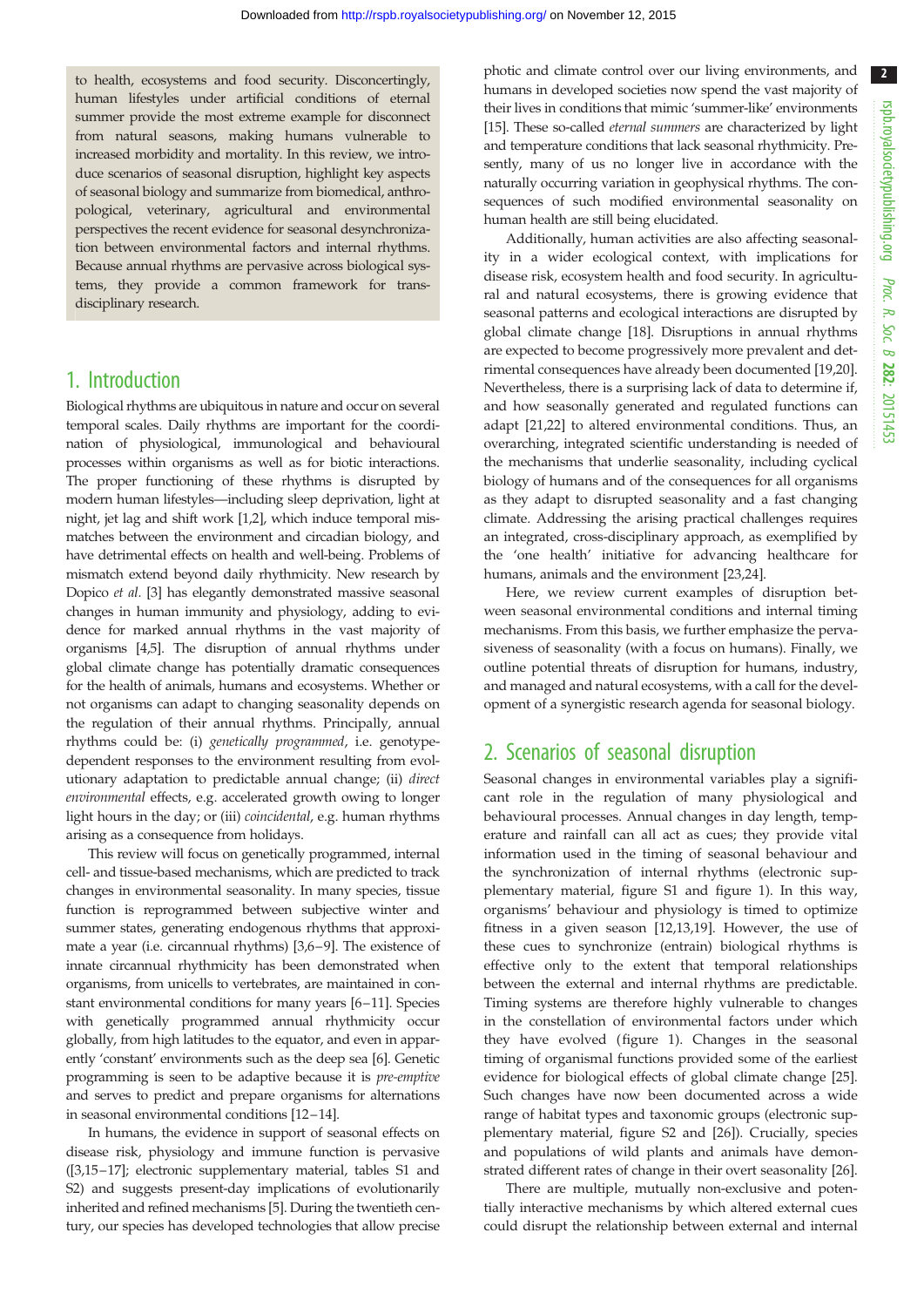<span id="page-2-0"></span>

Figure 1. Schematic of annual rhythms. (a) All organisms on earth have evolved to time their physiology and behaviour (internal rhythm; blue) with seasonal changes in local climates/resources (external rhythm; green line). These internal rhythms can precede or follow those of resources, but for adaptive timing, the internal and external rhythms need to match. There are three theoretical scenarios that can account for disruptions of the match between seasonal timing to local climates: (b) phase shifts between internal and external rhythms; (c) increased (or decreased) duration of favourable environmental conditions (e.g. rising above the red line, which could indicate a rise in minimum temperature and day length); or (d) reduction of the amplitude (e.g. under 'eternal summers') and/or change in mean levels of seasonal rhythms. Red lines indicate the average seasonal mean of the rhythms in panel (a) for reference. Arrows indicate changes in rhythms. (Online version in colour.)

rhythmicity. For example, climate-change-induced shifts in the timing of the seasons can result in an abnormally delayed or advanced internal rhythm with respect to the environment (figure 1b). Such mismatches in the timing of critical lifehistory events can have a large impact on the reproductive output of plants and animals. Alternatively, disruptions might be induced if the durations of specific phases of an external rhythm become extended (e.g. longer growing season) or reduced (e.g. shorter time of snow cover). This could occur, for example, if local minimal winter temperatures increase, resulting in higher means in local annual temperatures with reduced amplitude of seasonal differences (figure 1c). A scenario with changes in the amplitude of seasonal differences is particularly relevant for humans (figure 1d). Cultural developments, including the ability to control local environmental conditions through the use of fire at night for heat and light, marked the beginning of human manipulation of natural day-night cycles. The seasonality experienced by humans in developed societies (and that of some closely associated species) is already largely damped by modern artificially induced photic and indoor climate conditions reminiscent of eternal summers [\[15](#page-7-0)].

## 3. Molecular, cellular and physiological basis of seasonal time-keeping

A better understanding of how species respond to seasonal changes in their environment and how they can adapt to their disrupted seasonality requires knowledge of the mechanisms of seasonal time-keeping. Endogenous annual rhythmicity is

evident in a wide range of species (e.g. protists [\[6\]](#page-6-0), insects [[27](#page-7-0)], plants [\[28\]](#page-7-0), fishes [\[29](#page-7-0)], birds [[30\]](#page-7-0) and mammals [\[4\]](#page-6-0)), but is especially strong and widespread among vertebrates, making it highly likely that seasonal genes and/or intracellular pathways are also involved in long-term changes in human physiology and behaviour. Broadly, in multicellular organisms, the mechanisms for regulating annual rhythms involve cellular and molecular timers that interact closely with refined input pathways for transmitting day length (photoperiod) and other environmental cues (electronic supplementary material, figure S3). Highly photoperiodic species have been extremely valuable for the identification of key genetic, cellular and neuronal circuits that regulate annual rhythms [\[31\]](#page-7-0). Direct evidence for endogenous seasonal rhythms in humans is scarce owing to the challenges of collecting data over multiple annual oscillations and the near impossibility of isolating subjects from exogenous influences for extensive time periods. Historical and contemporary studies have demonstrated that humans exhibit seasonal reproduction, hypothesized to be driven by internal mechanisms [[32,33\]](#page-7-0). Over the past few centuries, there has been a decrease in seasonal patterns in humans [[32](#page-7-0),[33](#page-7-0)] that could have resulted from a reduction in the seasonal amplitude or desynchronization from environmental cues. Nevertheless, these data suggest that exogenous cues (i.e. photoperiod) can entrain seasonal human responses [\[15,33,34\]](#page-7-0). In most mammals, annual changes in day length affect seasonal rhythmicity via the suprachiasmatic nucleus in the hypothalamus, and consequently, altering the nocturnal secretion of the hormone melatonin from the pineal gland ([\[35](#page-7-0)]; electronic supplementary material, figure S3a). Melatonin receptors are localized in many of the brain regions implicated in cognitive, affective and homeostatic processes, and thus seasonal changes in melatonin secretion regulate key genes required for the neuroendocrine control of physiology, immune function and behaviour [\[36](#page-7-0)–[40](#page-7-0)]. Although exact photoperiodic input pathways vary among vertebrate groups, similar day lengthinduced changes in neuroendocrine brain regions (electronic supplementary material, figure S3b) occur in fishes [\[41](#page-7-0)] and birds [\[42\]](#page-7-0), which would suggest that seasonal changes in day length act to regulate a common, evolutionarily ancient internal timing system [[43\]](#page-7-0). Recent work suggests that the fundamental nature of this timer may depend on cyclical histogenesis [\[44\]](#page-7-0) and/or epigenetic mechanisms [[45,46\]](#page-7-0), potentially operating in multiple tissues to form a circannual clock-network.

In this framework, the hypothalamus of the brain acts as an important interface for many processes that are relevant for health and physiology, coordinating seasonal changes in autonomic and endocrine function. Of note, seasonal timing in immune function is vital for the survival of many small seasonal animals such as rodents and birds [[39](#page-7-0)–[41\]](#page-7-0). Seasonal- or light-induced changes in a range of innate humoral and cellmediated systems are present in a wide range of species (electronic supplementary material, table S2). A general finding is that short days which mimic a winter environment enhance some immune functions [\[39](#page-7-0)]; for species where winter is a time of increased pathological risk, immune function is increased presumably in anticipation of increased need. It is important to note that different aspects of immunity may be differently regulated across the seasons. For example, rodent and bird models have shown that short days enhance many aspects of cell-mediated immunity while suppressing other specific immune defences ([\[39,41,47\]](#page-7-0); electronic supplementary material, table S2). The precise molecular and cellular 3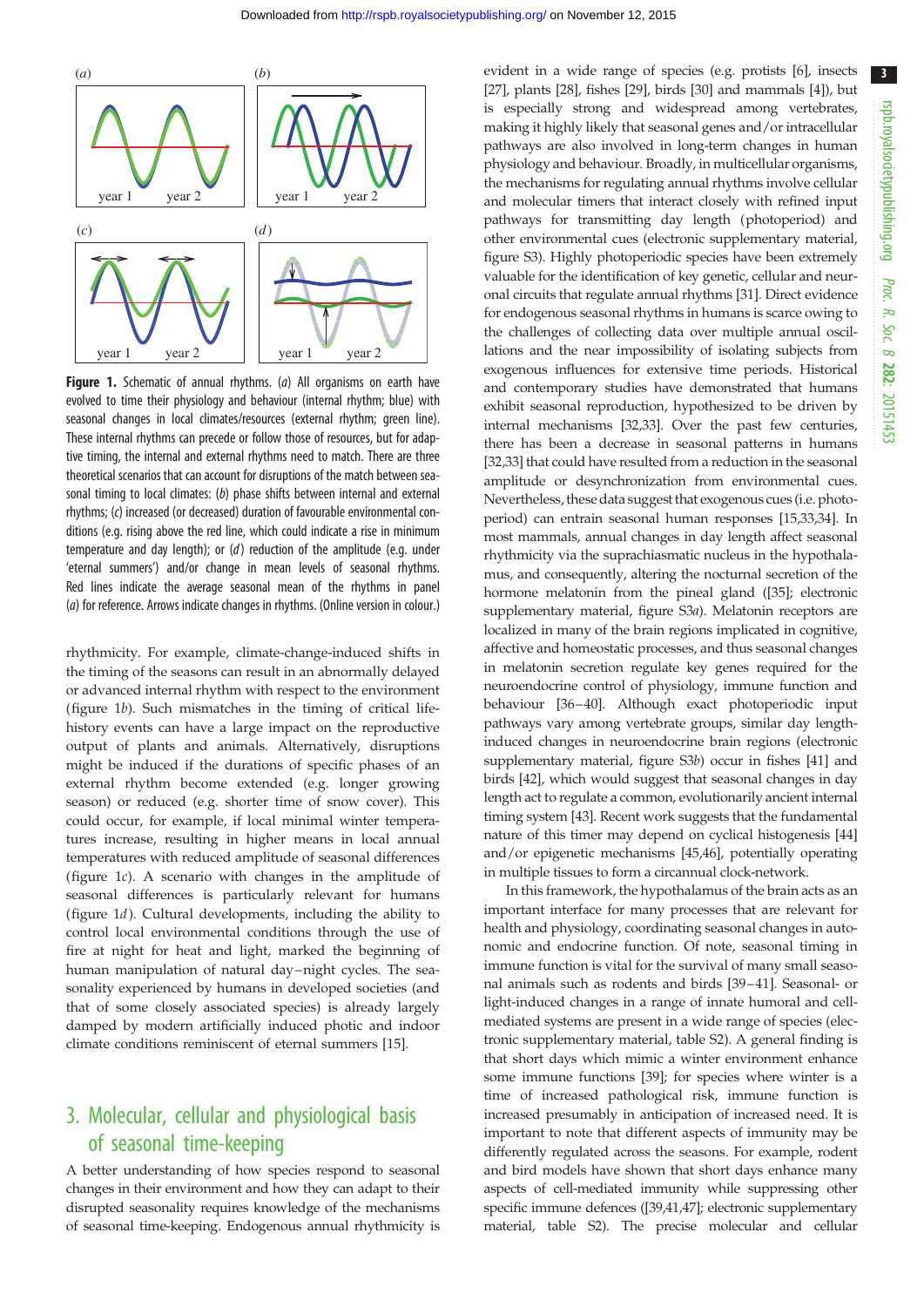4

mechanisms involved in the seasonal restructuring of immune function are not well described, but recent evidence suggests that a common molecular switch occurs in hypothalamic regions and immune tissues (e.g. leucocytes; [[3,](#page-6-0)[48\]](#page-7-0)). Recent developments in next-generation sequencing platforms, transcriptomics and proteomic analyses, provide a powerful means to identify the precise molecular and cellular pathways that underlie annual rhythms [[3](#page-6-0)[,44,46\]](#page-7-0). Once the mechanisms that govern such rhythms are identified, experiments can be devised for field-based or clinical settings to examine the relationship between external environment and internal timing.

#### 4. Seasonality and human health

In many tropical and equatorial areas, including the savannah– woodlands where humans are thought to have originated, seasonality is highly pronounced although there is little variation in day length. Indeed, striking seasonal patterns in behaviour are observed in the migration and breeding rhythms of many equatorial species, such as the flowering of trees [[49\]](#page-7-0) and the reproductive seasonality of some primates and traditional human societies [\[50](#page-7-0)]. Although at a population level many species appear to breed asynchronously with respect to the calendar year, individuals tend to be seasonally cyclical [\[51,52](#page-7-0)] when studied over a full life history. Environmental stimuli that provide seasonal cues in the tropics are often related to local non-photic cues, such as rainfall patterns that in turn determine food abundance (electronic supplementary material, figure S1c). In the Pleistocene, humans radiated out of the tropics to higher latitudes where they encountered novel seasonal environments, in particular marked annual rhythms in day length and ambient temperature (electronic supplementary material, figure  $S1a-c$ ). However, because the underlying internal mechanisms that govern annual rhythms preceded the hominin lineage, humans probably possess much of the ancient molecular and cellular machinery characteristics of other seasonal species, potentially including genetic variation in seasonality [\[53\]](#page-8-0). Even today, human reproduction is not evenly spread across the year ([\[33,](#page-7-0)[54\]](#page-8-0); electronic supplementary material, figure S4a–c). For example, a recent analysis indicated that human birth pulses across the USA fluctuate seasonally with an amplitude of about 10% ([\[33](#page-7-0)]; electronic supplementary material, figure S4). Despite the decline in birth seasonality [\(figure 1](#page-2-0)d; cf. [[15,17,32,33\]](#page-7-0)), it is still substantial for a species that effectively lives under conditions of eternal summer in its immediate habitat. Notably, the amplitude of these rhythms and the timing of their maxima vary with latitude, which strongly suggests an underlying physiological regulatory mechanism. These patterns of birth pulses have longer-term relevance because of the strong evidence [\[55\]](#page-8-0) that birth month has lifelong impacts on health, including the likelihood of general, psychiatric or neurological illnesses ([[17](#page-7-0),[54](#page-8-0)]; electronic supplementary material, table S1). That these time-of-birth effects may reflect day-length-dependent mechanisms is signified by the observation that some diagnoses, e.g. schizophrenia and multiple sclerosis, show an inverse pattern in the Northern and Southern Hemispheres (electronic supplementary material, table S1).

Seasonal human morbidity is observed in non-infectious diseases, including heart disease [[56\]](#page-8-0), cerebrovascular disease [\[57](#page-8-0)] and lung cancer [\[58](#page-8-0)]. Behaviour-driven mortality is also seasonal; cycles in the monthly numbers of suicides are

one of the oldest and most replicated findings, with most, but not all, studies finding a peak in late spring/early summer ([figure 2](#page-4-0)a). Interestingly, aggression and other violent acts such as homicide have a marked seasonal pattern of occurrence nearly coincident with that found for suicide ([figure 2](#page-4-0)b). Seasonal patterns in aggression are not limited to the individual level. Historical records indicate a strong rhythm in population-level forms of aggression measured in onset of battles ([\[59](#page-8-0)]; figure  $2c,d$ ). Whether rhythms represent simple direct responses to seasonal environmental changes and/or the manifestation of endogenous seasonal timing mechanisms, these findings indicate that seasonality continues to be an important factor in human lives.

Humans also show seasonal changes in immunity and in the occurrence of infectious diseases [\[47](#page-7-0)]. Changes in immunity include seasonal variation in cytokine production [[60\]](#page-8-0), bacterial killing activity [\[61](#page-8-0)] and response to vaccination [[62\]](#page-8-0). The most comprehensive characterization so far of annual cycles in human immunity comes from a recent study by Dopico et al. [\[3](#page-6-0)]. This study presented extensive data from geographically and ethnically diverse human populations, including mRNA expression in white blood cells and adipose tissue, inflammatory markers and blood count data. It reports seasonal differences in the expression of up to 23% of genes in peripheral blood mononuclear cells. Furthermore, the seasonal patterns of gene expression were inverse in Australia relative to the USA and the UK. The reverse pattern in Australia supports the idea that in humans, as well as in other animals, some immune responses may be modulated by day length [[63](#page-8-0)]. Seasonal infections thus probably mirror internal rhythms of immunity as well as patterns of exposure. The relative importance of these mechanisms as drivers of any human infection remains to be established.

## 5. Disrupted seasonality and infectious disease dynamics

One important area for future research is the effect of disrupted seasonality on the dynamics of infectious disease. A recent review has highlighted the unprecedented rate at which vector-borne diseases have changed over the past decade, and has alerted a wide audience to the impact of changes in the climate [\[64](#page-8-0)]. The review details consequences of modified environmental seasonality, for example release from severe winters at higher latitudes and extended phases of seasonal activity. Environmental seasonal drivers of disease incidence include climate-sensitive pathogen dissemination and survival; seasonal variation in host recruitment, contact rates and susceptibility, and seasonal changes in vector abundance [[65,66\]](#page-8-0). Directly transmitted and epidemic-prone diseases such as influenza, measles, polio, rotavirus and cholera exhibit pronounced seasonality and substantial heterogeneity in time and space [\[65,66](#page-8-0)]. The dominant seasonal drivers vary not only by disease, but also by geography. The best understood examples of climate-driven infections are influenza and cholera. Influenza is best transmitted when temperature and humidity are low, yielding winter epidemics in temperate regions [\[67](#page-8-0)], whereas cholera outbreaks are intensified by local increases in temperature during El Niño events [[68\]](#page-8-0).

Vector-borne pathogens—including those responsible for malaria, dengue, Lyme disease, Chagas, West Nile and sleeping sickness—present some of the most notable examples of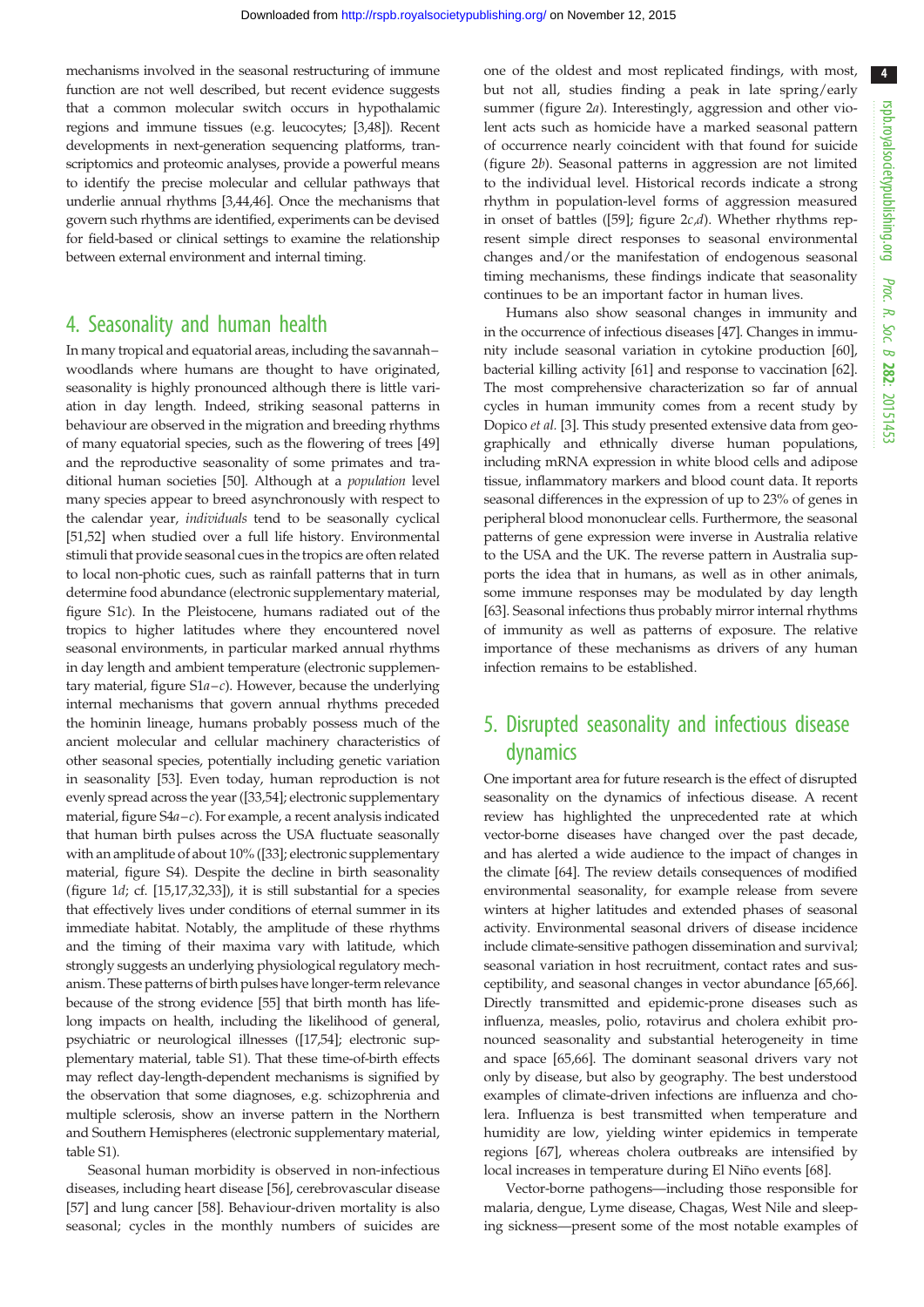<span id="page-4-0"></span>

Figure 2. Seasonal patterns in humans. (a) Number of suicides in Japan was significantly greater in the spring compared with autumn seasons. (b) The number of minor assaults in England and Wales significantly increased during the summer compared with winter seasons. (c) Number of battles in the Northern hemisphere peaked in August and were at a minimum in January; (d) the inverse pattern occurs in the Southern Hemisphere with peaks of battles occurring December– February; troughs in July. Data from  $(a,b)$  were kindly provided by Daniel Rock;  $(c,d)$  adapted from [\[59](#page-8-0)]. (Online version in colour.)

seasonally driven infection [\[65](#page-8-0),[66](#page-8-0)]. Vector-borne diseases are particularly sensitive to phenological change, because numerous aspects of vector behaviour, demography and population dynamics are crucially dependent on environmental conditions [[69\]](#page-8-0). For example, the growth rate of malaria vector populations in Africa explodes during the rainy seasons owing to the expansion of vector-larval habitat [[70,71\]](#page-8-0). Temperature also has a strong impact on larval development rate, survival and the duration of the gonotrophic cycle in a wide range of Diptera [[72](#page-8-0)–[75\]](#page-8-0). Further complexity is introduced by seasonality in host populations. Examples include seasonal variation in the immune responsiveness and nutritional quality of plant hosts to their vectors [[72,75](#page-8-0)]; herd immunity in cattle to tick-borne Babesia [\[76](#page-8-0)] and demonstration that the timing of peak human exposure to West Nile virus in North America is driven by seasonal patterns of avian migration [[77\]](#page-8-0). The complexity of the seasonal interactions between vectors, pathogens and hosts is probably responsible for the lack of consistent evidence on how climate change will influence vector-borne disease [\[64,71,74](#page-8-0)]. While there is compelling evidence that some vector-borne diseases are being enhanced by climate change (e.g. Lyme disease; [\[78,79](#page-8-0)]; avian malaria; [\[80](#page-8-0)]), there are several other examples of diseases that have failed to expand as originally predicted (e.g. malaria; [\[69](#page-8-0)]). The least understood seasonal drivers of infection are those potentially governed by rhythms of host susceptibility and susceptible recruitment [[47\]](#page-7-0), although recent data suggest that annual cycles in human immune pathways may indeed affect susceptibility to specific diseases [\[3](#page-6-0)]. In summary, there is a need for a detailed understanding of how climate will affect all aspects of the pathogen life cycle before the consequences for transmission can be predicted.

#### 6. Disrupted seasonality and ecosystem health

Ecological studies have identified potential problems associated with disruption of seasonality, owing to the desynchronization of key seasonal interactions among wild species ([figure 1](#page-2-0)b). However, our existing understanding of the ecological implications of disrupted seasonality is mostly based upon studies of impacts upon single predator–prey relationships (such as the mismatch that can develop between the timing of seasonal coat colours and the annual duration of snow cover [[81\]](#page-8-0) and more recently also on plant–pollinator interactions [[82](#page-8-0)–[86](#page-8-0)]). Importantly, reproductive success in 5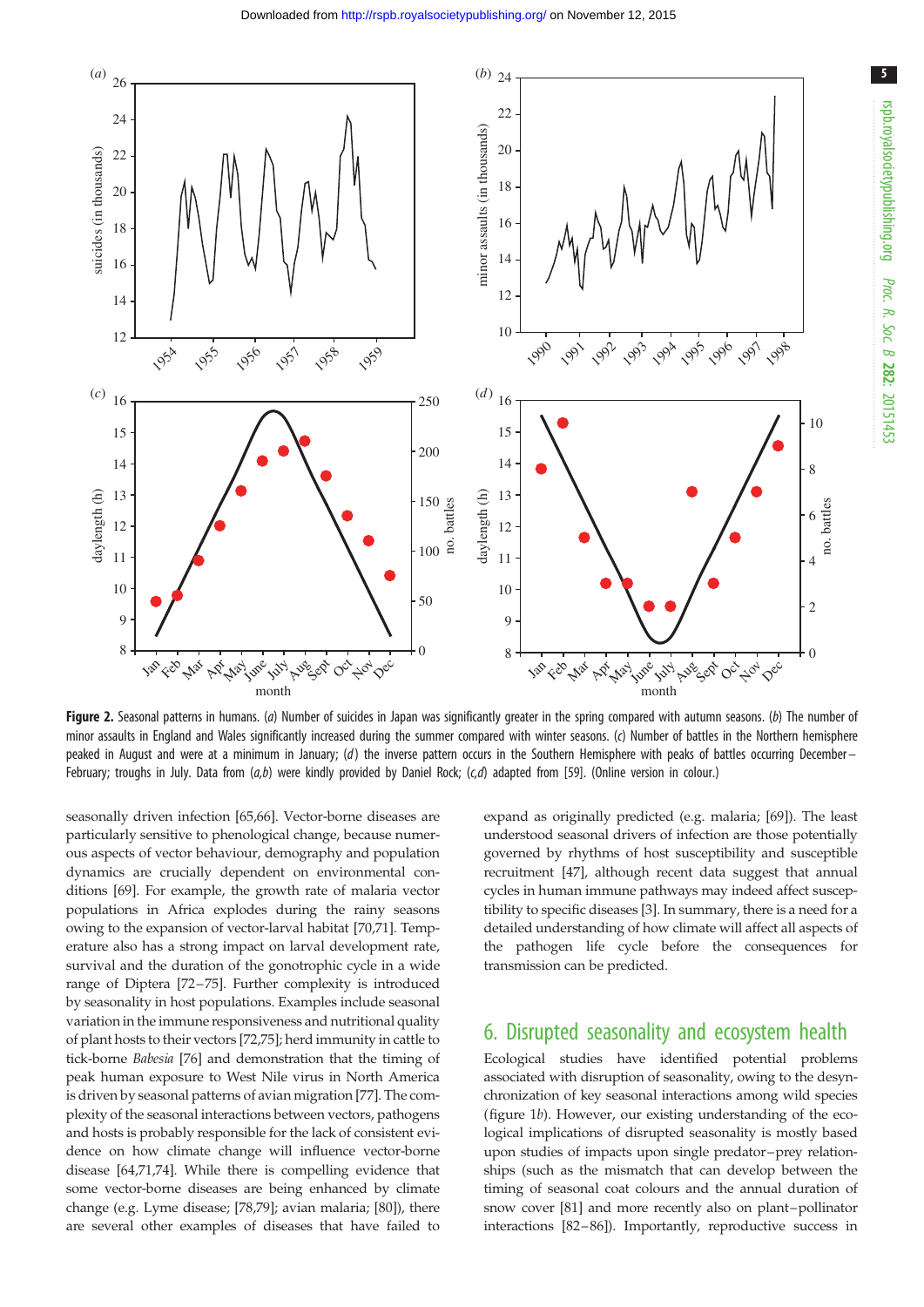many species increases when reproductive timing and peak food availability are matched. Examples include egg hatching date in piscivorous seabirds, such as the Atlantic puffin (Fratercula arctica) [\[87](#page-8-0)], and in winter moths (Operophtera brumata) relative to tree budburst [[88](#page-8-0)]; or calving date relative to vegetation growth in caribou (Rangifer tarandus) [[89\]](#page-8-0) or roe deer (Capreolus capreolus; [\[90](#page-8-0)]). An example that has been developed in some detail is the reducing match between the timing of breeding of forest songbirds, such as great tits (Parus major) and blue tits (Parus caeruleus), and the time that their prey, caterpillars feeding on oak leaves, are most abundant ([\[19](#page-7-0)[,91](#page-8-0)–[93](#page-8-0)]; electronic supplementary material, figure S5). Great tits that are most mismatched with the food peak have the fewest surviving offspring [[94](#page-8-0)–[96\]](#page-9-0). These ecological studies provide clear examples of how disrupted seasonality can affect the fitness of individuals living in an environment in which internal and external rhythms no longer match. The studies give numerous insights into how disrupted seasonality might also affect human and agricultural health.

Disrupted seasonality in natural systems can also be expected to affect ecosystem health. However, the effects at the ecosystem scale are more poorly understood than those at the individual level, because most studies have adopted the paradigm of the food chain (e.g. a single consumer population and a single resource species). While this has rendered the problem more tractable, patterns of species interaction in nature are in fact complex networks. Therefore, a major challenge is to move beyond relatively simple, mostly pairwise ecological interactions to consider the consequences of disrupted seasonality on population and community dynamics within broader, multispecies, interaction networks that include humans.

Despite the limitations of studies on dyadic interactions, there are already some clues that disrupted seasonality may affect ecosystem health. Under global change, the flowering phenology of plants and the seasonal activity phase of pollinators may shift to a different extent or even in opposing directions (electronic supplementary material, figure S2), thereby potentially leading to temporal mismatches and the disruption of existing interactions [[97](#page-9-0) –[99](#page-9-0)]. However, recent studies based on long-term phenology data indicate that bee emergence keeps pace with advanced plant-flowering, at least under current climatic conditions and for generalist plant –pollinator interactions [[100](#page-9-0)]. Importantly, species-rich pollinator communities may also be able to buffer negative consequences of global warming [\[101\]](#page-9-0), because plant pollinator networks exhibit plasticity with lost interactions being capable of replacement by new ones [[102](#page-9-0)]. This underpins the importance of sustaining biodiversity for mitigating the impact of global climate change. Clearly, while there is ample scope for disrupted seasonality to strongly affect ecosystems, the few existing examples suggest that at present the sum impacts appear relatively small. In vertebrates, genetic variation in seasonality in wild populations of mammals and birds may not be sufficient to track changes in climate [\[103,104\]](#page-9-0). It remains to be seen if our collective perspective will hold once long-term research has been conducted as global climate change continues.

### 7. Disrupted seasonality and agricultural health

Ecological, physiological and epidemiological considerations suggest that seasonal disruption could also lead to substantial problems in agricultural industries, impacting both crop production and livestock viability, and hence, food security. The two most prevalent drivers of altered crop yields are changes in pollination and pest infestation. Notably, 70% of major crops and 35% of global crop production volume [\[82](#page-8-0)], with an estimated global economic value of \$189 billion (E153 billion) per year [\[105\]](#page-9-0), depend on seasonal pollination by bees and other insects. The spread of pest insects is a significant threat to human food security. For example, aphid outbreaks are expected to intensify owing to extended growing seasons ([figure 1](#page-2-0)c) permitted by altered seasonal environmental conditions (reviewed by Bale & Hayward [\[106\]](#page-9-0)). The peach– potato aphid and the grain aphid are examples of vectors of devastating plant virus diseases. In the past 20 years, increased occurrences of mild winters have resulted in earlier spring migrations of the winged form of these aphids into crops during their most vulnerable stages, resulting in epidemic outbreaks. The complex interactions between crops, pests and pathogens in the context of climate change urgently need more research [[107](#page-9-0)].

Neglect of seasonal physiology and of the consequences of its disruption, negatively impact livestock health. Agricultural industries, notably the poultry industry, diminish seasonality by choosing light and temperature conditions to maximize reproduction and growth and thus profitability on an industrial scale [\(figure 1](#page-2-0)d). Some livestock, especially hens (Gallus gallus), may therefore be instructive models of longer-time effects of aseasonal conditions. Without the opportunity to seasonally pause laying and regenerate, notably by moulting [[108](#page-9-0)], these hens become morbid and are typically slaughtered; only by allowing or forcing a moult can these effects be reversed. In other species used for human food production, breeding practices that select for animals which are capable of year round reproduction have also reduced seasonal rhythms. Farmed cattle (Bos primigenius taurus) have the ability to reproduce year round, but despite selection for decreased seasonal physiology, some ancient patterns remain, including the expression of poorly understood genes relating to hibernation and seasonal biology [\[109](#page-9-0)]. Many sheep breeds (Ovis aries) are excellent models for seasonal reproduction (electronic supplementary material, figure S6a) because they exhibit marked seasonal changes that are driven by internal rhythms synchronized by environmental factors [[4](#page-6-0)]. Similar to the seasonal variation in humans discussed above, both sheep and cattle exhibit seasonal changes in disease diagnoses (electronic supplementary material, figure S6b).

To exemplify the possible implications of seasonal biology for morbidity and management of livestock, we highlight provisional data from passive surveillance in the UK on nutritional diseases (electronic supplementary material, figure S6b). Selenium (Se)-related deficiencies are common in farmed ruminants [[110\]](#page-9-0), so that sheep and cattle are commonly given supplementary Se. This perceived risk of deficiency and consequent timing of supplementation is driven by expected environmental supply and climatic- or management-driven challenge rather than by knowledge of underlying physiological processes that drive vulnerability. The contrasting peak months of diagnosis of Se deficiency syndromes in sheep versus cattle (electronic supplementary material, figure S6b) could be driven by different factors such as livestock management or disruptions in internal annual rhythms. Se deficiency is apparent in humans and is directly linked to viral pathology [[111](#page-9-0)]. Seasonal variations in Se deficiency or supplementation 6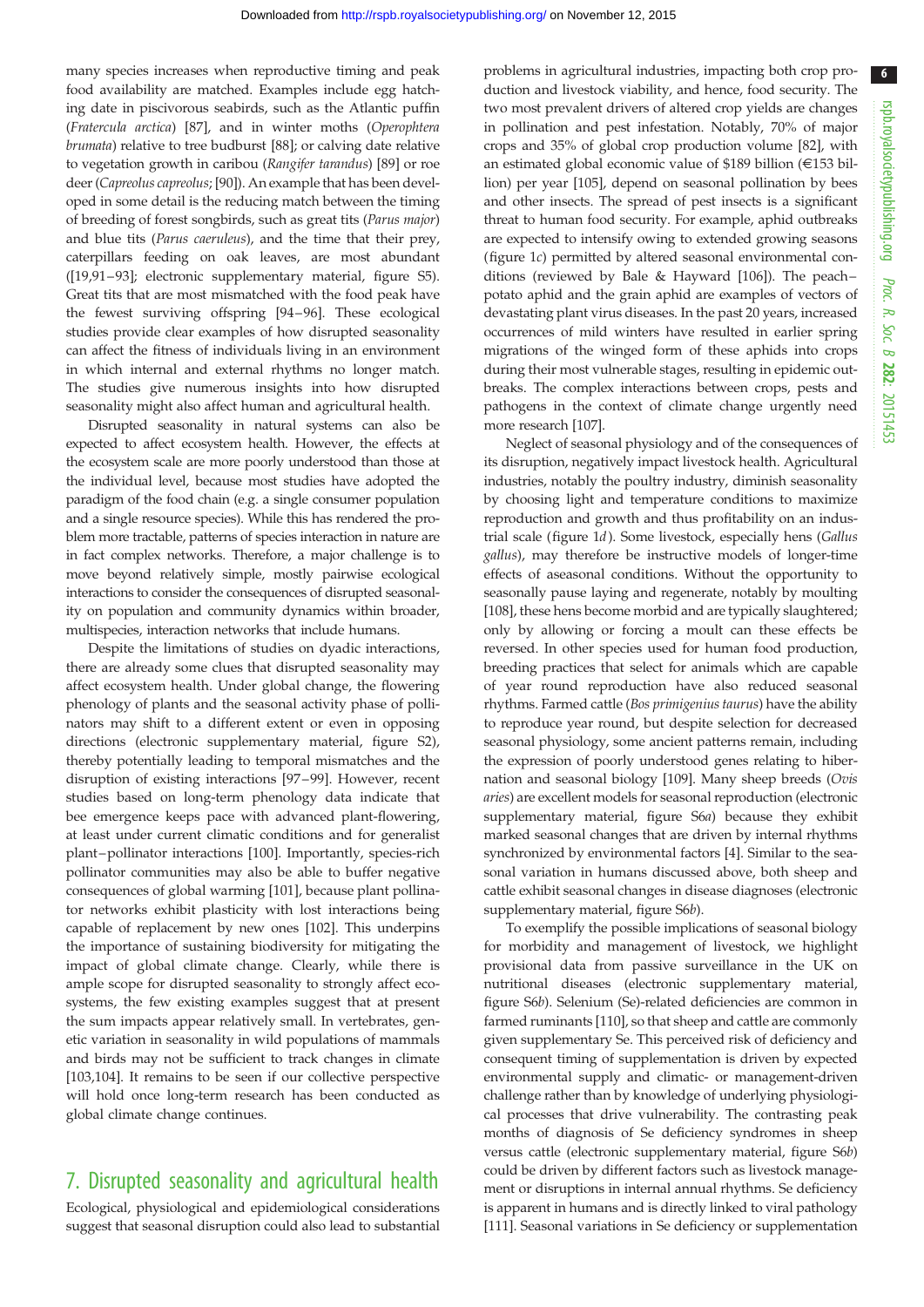7

<span id="page-6-0"></span>in agriculture could, therefore, have significant implications for livestock health and human food systems.

#### 8. Concluding remarks

Although our appreciation of the critical role of seasonal biology in the health and welfare of organisms (including humans), natural ecosystems and industries is growing, our ignorance of the effects of seasonal disruption on these systems is profound. We call for the development of an integrated, interdisciplinary, seasonality-focused research agenda (electronic supplementary material, table S3), inspired by a one health approach [\[24](#page-7-0)]. We propose three primary aims: understanding the internal seasonal clock, studying seasonality in human and veterinary clinical settings, and gaining ecological network perspectives.

#### (a) Understanding the internal seasonal clock

The mechanistic basis of the seasonal clock, including its conserved and variable elements across vertebrates, remains largely unknown. This is in contrast to remarkable advances in our understanding of the circadian clock where the expanding knowledge of individual genetic variation is paving the way to personalized medicine [\[112\]](#page-9-0). Obtaining a similar level of detail about genes and physiological processes involved in the seasonal timing mechanisms and functional variation in these genes, would aid in identifying people, livestock and crops susceptible to the impact of seasonal disruption. This research should include genomic and transcriptomic investigation of seasonal biology across seasonal gradients in nature and also long-term studies of human and animal health. The current research focus on short-lived animal models offers limited answers for long-term health management of humans, relative to the value of incorporating studies of long-lived seasonal species. Beyond animal systems, manipulating plant clocks might also enable the development of crops (by either artificial selection or transgenic approaches) that are more resistant to temporal mismatches owing to climate change, preserving and possibly improving crop production systems.

#### (b) Human and veterinary clinical settings

Seasonal patterns in health and physiology can be powerful indicators of possible underlying pathways, e.g. the neuroendocrine regulation of metabolism and obesity [[113](#page-9-0)]. Data from human and veterinary pathology are often

#### **References**

- 1. Scheer FAJL, Hilton MF, Mantzoros CS, Shea SA. 2009 Adverse metabolic and cardiovascular consequences of circadian misalignment. Proc. Natl Acad. Sci. USA 106, 4453– 4458. [\(doi:10.1073/pnas.](http://dx.doi.org/10.1073/pnas.0808180106) [0808180106\)](http://dx.doi.org/10.1073/pnas.0808180106)
- 2. Fonken LK, Workman JL, Walton JC, Weil ZM, Morris JS, Haim A, Nelson RJ. 2010 Light at night increases body mass by shifting the time of food intake. Proc. Natl Acad. Sci. USA 107, 18 664– 18 669. ([doi:10.](http://dx.doi.org/10.1073/pnas.1008734107) [1073/pnas.1008734107](http://dx.doi.org/10.1073/pnas.1008734107))
- 3. Dopico XC et al. 2015 Widespread seasonal gene expression reveals annual differences in human immunity and physiology. Nat. Commun. 6, 7000. [\(doi:10.1038/ncomms8000](http://dx.doi.org/10.1038/ncomms8000))
- 4. Lincoln GA, Clarke IJ, Hut RA, Hazlerigg DG. 2006 Characterizing a mammalian circannual pacemaker. Science 314, 1941-1944. [\(doi:10.1126/science.](http://dx.doi.org/10.1126/science.1132009) [1132009\)](http://dx.doi.org/10.1126/science.1132009)
- 5. Bradshaw WE, Holzapfel CM. 2007 Evolution of animal photoperiodism. Annu. Rev. Ecol. Evol. Syst.

38, 1 – 25. [\(doi:10.1146/annurev.ecolsys.37.091305.](http://dx.doi.org/10.1146/annurev.ecolsys.37.091305.110115) [110115\)](http://dx.doi.org/10.1146/annurev.ecolsys.37.091305.110115)

- 6. Andersen DM, Keafer BA. 1987 An endogenous annual clock in the toxic marine dinoflagellate (Gonyaulax tamarensis). Nature 325, 616– 617. ([doi:10.1038/325616a0](http://dx.doi.org/10.1038/325616a0))
- 7. Paul MJ, Zucker I, Schwartz WJ. 2008 Tracking the seasons: the internal calendars of vertebrates. Phil. Trans. R. Soc. B 363, 341– 361. [\(doi:10.1098/rstb.](http://dx.doi.org/10.1098/rstb.2007.2143) [2007.2143](http://dx.doi.org/10.1098/rstb.2007.2143))

poorly integrated. Both are frequently only locally available, making it difficult to gain a broad understanding and to identify possible aetiologies. For example, revealing the seasonality of human diseases is now becoming possible as powerful epidemiological approaches are developed [[33\]](#page-7-0), but data often need to be tediously compiled from dispersed and poorly accessible sources. We encourage unified collection of seasonal health data, including possible use of big data analytics [[114](#page-9-0)]. Analysis using improved empirical and epidemiological tools can help to identify drivers of seasonality (e.g. through trends in ambient temperature, latitude and day length) and also seasonal periods of particular vulnerability.

#### (c) Gaining ecological network perspectives

Because organisms are sensitive to changes in the rhythms of species with which they interact, consequential mismatches propagate across ecological networks. Most research focuses on pairwise predator –prey, plant –herbivore or plant – pollinator interactions, but pairwise interactions need to be scaled up to more complex food webs and host-vectorpathogen systems. We emphasize the value of longer-term monitoring in ecological studies, with a view of multiple components and 'neighbours' in the network of species of particular interest. There is a real need for large-scale experimental approaches to understand the ecosystem-level consequences of shifted or disrupted seasonal timing.

Overall, in our view: (i) understanding the internal seasonal clock, (ii) enhancing seasonal analyses in human and veterinary settings, and (iii) integrating data across ecological and agricultural networks, will enable an integrative platform for addressing seasonal disruptions in a rapidly changing world.

Ethics. This review did not use human/animals.

Data accessibility. The review does not contain new data; all work was obtained from previously published material.

Authors' contributions. All authors contributed to the conception and design of the review. T.J.S., M.E.V. and B.H. drafted the review. All authors analysed, critically revised and approved the version published.

Competing interests. We declare we have no competing interests.

Funding. We received no funding for this study.

Acknowledgements. This paper first originated during the Symposium and Workshop 'Seasons of Life' hosted by the University of Glasgow in November 2013. Additional funding was kindly provided by BBSRC and the British Society for Neuroendocrinology (BSN).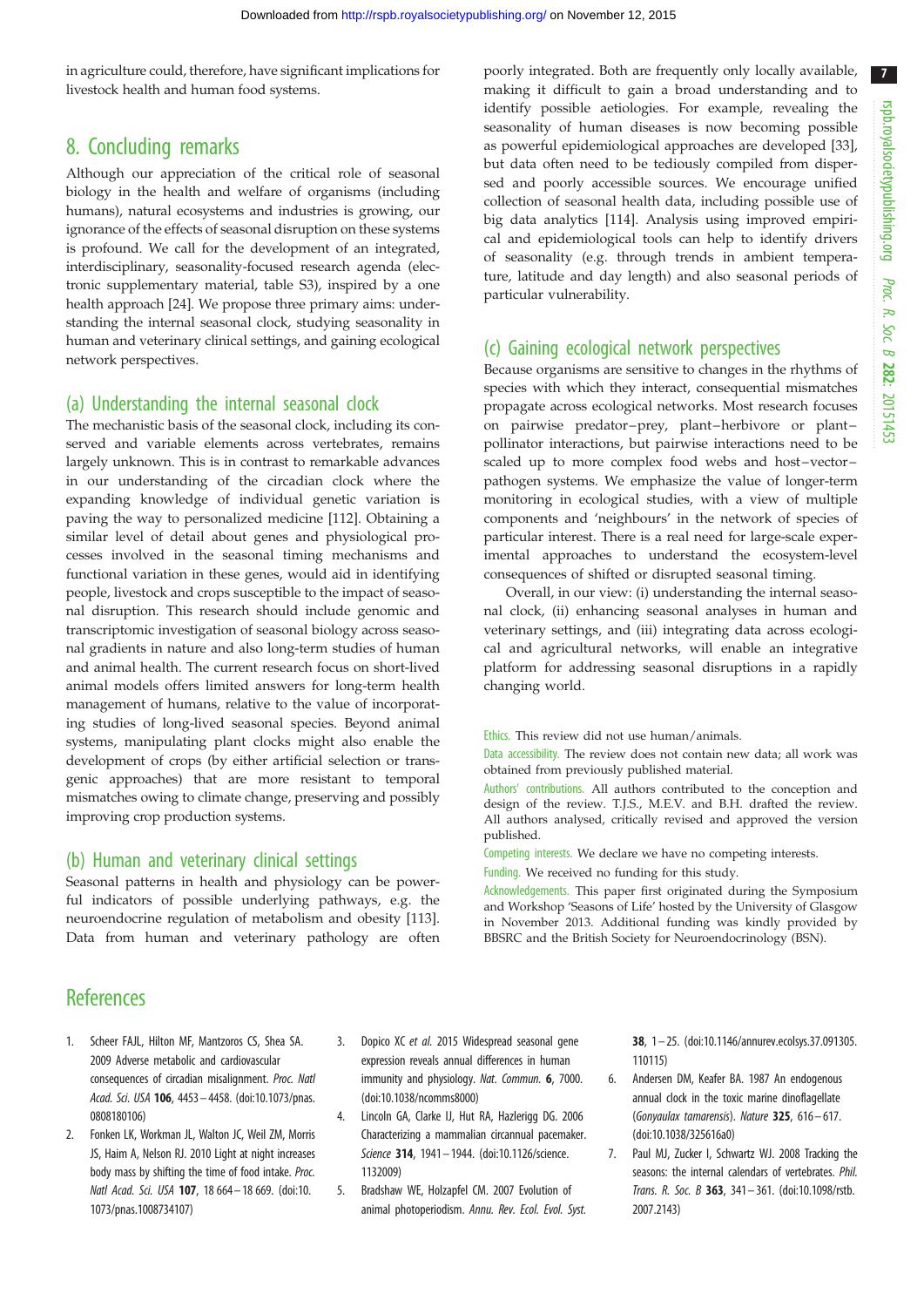- <span id="page-7-0"></span>8. Gwinner E. 1996 Circannual clocks in avian reproduction and migration. *Ibis* **138**,  $47 - 63$ . [\(doi:10.1111/j.1474-919X.1996.tb04312.x](http://dx.doi.org/10.1111/j.1474-919X.1996.tb04312.x))
- 9. Gwinner E. 1986 Circannual rhythms. Heidelberg, Berlin, Germany: Springer.
- 10. Gwinner E, Dittami J. 1990 Endogenous reproductive rhythms in a tropical bird. Science 249, 906– 908. ([doi:10.1126/science.249.4971.906](http://dx.doi.org/10.1126/science.249.4971.906))
- 11. Kondo N, Sekijima T, Kondo J, Takamatsu N, Tohya K, Ohtsu T. 2006 Circannual control of hibernation by HP complex in the brain. Cell  $125$ ,  $161 - 172$ . [\(doi:10.1016/j.cell.2006.03.017\)](http://dx.doi.org/10.1016/j.cell.2006.03.017)
- 12. Visser ME, Caro SP, van Oers K, Schaper SV, Helm B. 2010 Phenology, seasonal timing and circannual rhythms: towards a unified framework. Phil. Trans. R. Soc. B 365, 3113– 3127. ([doi:10.1098/rstb.](http://dx.doi.org/10.1098/rstb.2010.0111) [2010.0111\)](http://dx.doi.org/10.1098/rstb.2010.0111)
- 13. Helm B, Ben-Shlomo R, Sheriff MJ, Hut RA, Foster R, Barnes BM, Dominoni D. 2013 Annual rhythms that underlie phenology: biological time-keeping meets environmental change. Proc. R. Soc. B 280, 20130016. [\(doi:10.1098/rspb.2013.0016\)](http://dx.doi.org/10.1098/rspb.2013.0016)
- 14. Stevenson TJ, Ball GF. 2011 Information theory and the neuropeptidergic regulation of seasonal reproduction in mammals and birds. Proc. R. Soc. B 278, 2477– 2485. [\(doi:10.1098/rspb.2010.2181\)](http://dx.doi.org/10.1098/rspb.2010.2181)
- 15. Wehr TA. 2001 Photoperiodism in humans and other primates: evidence and implications. J. Biol. Rhythms 16, 348– 364. [\(doi:10.1177/0748730](http://dx.doi.org/10.1177/074873001129002060) [01129002060](http://dx.doi.org/10.1177/074873001129002060))
- 16. Wulff K, Gatti S, Wettstein JG, Foster RG. 2010 Sleep and circadian rhythm disruption in psychiatric and neurodegenerative disease. Nat. Rev. Neurosci. 11, 589– 599. ([doi:10.1038/nrn2868\)](http://dx.doi.org/10.1038/nrn2868)
- 17. Foster RG, Roenneberg T. 2008 Human responses to the geophysical daily, annual and lunar cycles. Curr. Biol. 18, R784–R794. ([doi:10.1016/j.cub.2008.07.003](http://dx.doi.org/10.1016/j.cub.2008.07.003))
- 18. IPCC. In Climate change 2014, Impacts, adaptation and vulnerability. Contribution of working group II to the fifth assessment report of the Intergovernmental panel on climate change.
- 19. Visser ME. 2008 Keeping up with a warming world: assessing the rate of adaptation to climate change. Proc. R. Soc. B 275, 649-659. ([doi:10.1098/rspb.](http://dx.doi.org/10.1098/rspb.2007.0997) [2007.0997\)](http://dx.doi.org/10.1098/rspb.2007.0997)
- 20. Vedder O, Bouwhuis S, Sheldon BC. 2013 Quantitative assessment of the importance of phenotypic plasticity in adaptation to climate change in wild bird populations. PLoS Biol. 11, 1– 10. [\(doi:10.1371/journal.pbio.1001605](http://dx.doi.org/10.1371/journal.pbio.1001605))
- 21. Gienapp P, Teplitsky C, Alho JS, Mills JA, Merila J. 2008 Climate change and evolution: disentangling environmental and genetic responses. Mol. Ecol. 17, 167– 178. ([doi:10.1111/j.1365-294X.2007.03413.x](http://dx.doi.org/10.1111/j.1365-294X.2007.03413.x))
- 22. Visser ME, can Noordwijk AJ, Tinbergen JM. 1998 Warmer spring lead to mistimed reproduction in great tits (Parus major). Proc. R. Soc. Lond. B 265, 1867 – 1870. [\(doi:10.1098/rspb.1998.0514](http://dx.doi.org/10.1098/rspb.1998.0514))
- 23. Zinsstag J, Schelling E, Waltner-Toews D, Tanner M. 2011 From 'one medicine' to 'one health' and systemic approaches to health and well-being. Prev. Vet. Med. 101, 148– 156. [\(doi:10.1016/j.prevetmed.](http://dx.doi.org/10.1016/j.prevetmed.2010.07.003) [2010.07.003\)](http://dx.doi.org/10.1016/j.prevetmed.2010.07.003)
- 24. Coker R, Rushton J, Mounier-Jack S, Karimuribo E, Lutumba P, Kambarage D, Pfeiffer DU, Stärk K, Rweyemamu M. 2011 Towards a conceptual framework to support One Health research for policy on emerging zoonoses. Lancet Infect. Dis. 11, 326 – 331. [\(doi:10.1016/S1473-3099\(10\)70312-1](http://dx.doi.org/10.1016/S1473-3099(10)70312-1))
- 25. Hughes L. 2000 Biological consequences of global warming: is the signal already apparent? Trends Ecol. Evol. 15, 56 – 61. [\(doi:10.1016/S0169-5347](http://dx.doi.org/10.1016/S0169-5347(99)01764-4) [\(99\)01764-4\)](http://dx.doi.org/10.1016/S0169-5347(99)01764-4)
- 26. Thackeray SJ. et al. 2010 Trophic level asynchrony in rates of phenological change for marine, freshwater and terrestrial environments. Glob. Change Biol. 16, 3304–3313. ([doi:10.1111/j.1365-2486.2010.02165.x\)](http://dx.doi.org/10.1111/j.1365-2486.2010.02165.x)
- 27. Miyazaki Y, Nisimura T, Numata H. 2006 Phase responses in the circannual rhythm of the varied carpet beetle, Anthrenus verbasci, under naturally changing day lengths. Zool. Sci. 23, 1031-1037. [\(doi:10.2108/zsj.23.1031](http://dx.doi.org/10.2108/zsj.23.1031))
- 28. Song YH, Smith RW, To BJ, Millar AJ, Imaizumi T. 2012 FKF1 conveys timing information for CONSTANS stabilization in photoperiodic flowering. Science 336, 1045 – 1049. [\(doi:10.1126/science.](http://dx.doi.org/10.1126/science.1219644) [1219644\)](http://dx.doi.org/10.1126/science.1219644)
- 29. Eriksson LO, Lundqvist H. 1982 Circannual rhythms and photoperiod regulation of growth and smolting in Baltic salmon (Salmo salar L). Aquaculture 28. 113 – 121. [\(doi:10.1016/0044-8486\(82\)90014-X](http://dx.doi.org/10.1016/0044-8486(82)90014-X))
- 30. Helm B, Schwabl I, Gwinner E. 2009 Circannual basis of geographically distinct bird schedules. J. Exp. Biol. 212, 1259– 1269. ([doi:10.1242/](http://dx.doi.org/10.1242/jeb.025411) ieb.025411)
- 31. Yasuo S, Yoshimura T. 2009 Comparative analysis of the molecular basis of photoperiodic signal transduction in vertebrates. Integr. Comp. Biol. 49, 507 – 518. [\(doi:10.1093/icb/icp011](http://dx.doi.org/10.1093/icb/icp011))
- 32. Roenneberg T, Aschoff J. 1990 Annual rhythm of human reproduction. I. Biology, sociology or both? J. Biol. Rhythms 5, 195 – 216. ([doi:10.1177/074873](http://dx.doi.org/10.1177/074873049000500303) [049000500303](http://dx.doi.org/10.1177/074873049000500303))
- 33. Martinez-Bakker M, Bakker KM, King AA, Rohani P. 2014 Human birth seasonality: latitudinal gradient and interplay with childhood disease dynamics. Proc. R. Soc. B 281, 20132438. [\(doi:10.1098/rspb.](http://dx.doi.org/10.1098/rspb.2013.2438) [2013.2438\)](http://dx.doi.org/10.1098/rspb.2013.2438)
- 34. Roenneberg T, Aschoff J. 2014 Annual rhythm of human reproduction. II. Environmental correlations. J. Biol. Rhythms 5, 217 – 239. ([doi:10.1177/07487](http://dx.doi.org/10.1177/074873049000500304) [3049000500304\)](http://dx.doi.org/10.1177/074873049000500304)
- 35. Wood S, Loudon A. 2014 Clocks for all seasons: unwinding the roles and mechanisms of circadian and interval timers in the hypothalamus and pituitary. J. Endocrinol. 222, R39-R59. [\(doi:10.](http://dx.doi.org/10.1530/JOE-14-0141) [1530/JOE-14-0141](http://dx.doi.org/10.1530/JOE-14-0141))
- 36. Dardente H, Wyse CA, Birnie MJ, Dupré SM, Loudon ASI, Lincoln GA, Hazlerigg DG. 2010 A molecular switch for photoperiod responsiveness in mammals. Curr. Biol. 20, 2193–2198. [\(doi:10.1016/j.cub.2010.10.048\)](http://dx.doi.org/10.1016/j.cub.2010.10.048)
- 37. Ono H, Hoshino Y, Yasuo S, Watanabe M, Nakane Y, Murai A, Ebihara S, Korf H-W, Yoshimura T. 2008 Involvement of thyrotropin in photoperiodic signal transduction in mice. Proc. Natl Acad. Sci. USA 105, 18 238– 18 242. [\(doi:10.1073/pnas.0808952105](http://dx.doi.org/10.1073/pnas.0808952105))
- 38. Nelson RJ. 2004 Seasonal immune function and sickness responses. Trends Immunol. 25, 187-192. ([doi:10.1016/j.it.2004.02.001](http://dx.doi.org/10.1016/j.it.2004.02.001))
- 39. Nelson RJ, Demas GE, Klein SL, Kriegsfeld LJ. 1995 The influence of season, photoperiod, and pineal melatonin on immune function. J. Pineal Res. 19, 149–165. [\(doi:10.1111/j.1600-079X.1995.tb00184.x](http://dx.doi.org/10.1111/j.1600-079X.1995.tb00184.x))
- 40. Stevenson TJ, Prendergast BJ. 2014 Photoperiodic time measurement and seasonal immunological plasticity. Front. Neuroendol. 37, 76 – 88. [\(doi:10.](http://dx.doi.org/10.1016/j.yfrne.2014.10.002) [1016/j.yfrne.2014.10.002](http://dx.doi.org/10.1016/j.yfrne.2014.10.002))
- 41. Nakane Y et al. 2013 The saccus vasculosus of fish is a sensor of seasonal changes in day length. Nat. Commun. 4, 2108. ([doi:10.1038/ncomms3108](http://dx.doi.org/10.1038/ncomms3108))
- 42. Nakao N et al. 2008 Thyrotrophin in the pars tuberalis triggers photoperiodic response. Nature 452, 317– 322. [\(doi:10.1038/nature06738](http://dx.doi.org/10.1038/nature06738))
- 43. O'Brien CS, Bourdo R, Bradshaw WE, Holzapfel CM, Cresko WA. 2012 Conservation of the photoperiodic neuroendocrine axis among vertebrates: evidence from the teleost fish, Gasterosteus aculeatus. Gen. Comp. Endocrinol. 178, 19 – 27. ([doi:10.1016/j.](http://dx.doi.org/10.1016/j.ygcen.2012.03.010) [ygcen.2012.03.010](http://dx.doi.org/10.1016/j.ygcen.2012.03.010))
- 44. Hazlerigg DG, Lincoln GA. 2011 Hypothesis: cyclical histogenesis is the basis of circannual timing. J. Biol. Rhythms 26, 471 – 485. ([doi:10.1177/07487304](http://dx.doi.org/10.1177/0748730411420812) [11420812\)](http://dx.doi.org/10.1177/0748730411420812)
- 45. Stevenson TJ, Prendergast BJ. 2013 Reversible DNA methylation regulates seasonal photoperiodic time measurement. Proc. Natl Acad. Sci. USA 110, 16 651 – 16 656. [\(doi:10.1073/pnas.1310643110](http://dx.doi.org/10.1073/pnas.1310643110))
- 46. Helm B, Stevenson T. 2015 Circannual rhythms: history, present challenges, future directions. In Annual, lunar and tidal clocks: patterns and mechanisms of nature's enigmatic rhythms (eds H Numata, B Helm), pp. 203– 225. Tokyo, Japan: Springer.
- 47. Martinez-Bakker M, Helm B. 2015 The influence of biological rhythms on host–parasite interactions. Trends Ecol. Evol. 30, 314– 326. ([doi:10.1016/j.tree.](http://dx.doi.org/10.1016/j.tree.2015.03.012) [2015.03.012](http://dx.doi.org/10.1016/j.tree.2015.03.012))
- 48. Stevenson TJ, Onishi KG, Bradley SP, Prendergast BJ. 2014 Cell-autonomous iodothyronine deiodinase expression mediates seasonal plasticity in immune function. Brain Behav. Immunol. 36, 61-70. ([doi:10.1016/j.bbi.2013.10.008](http://dx.doi.org/10.1016/j.bbi.2013.10.008))
- 49. Borchert R, Renner SS, Calle Z, Navarrete D, Tye A, Gautier L, Spichiger R, von Hildebrand P. 2005 Photoperiodic induction of synchronous flowering near the equator. Nature  $433$ ,  $627 - 629$ . ([doi:10.](http://dx.doi.org/10.1038/nature03259) [1038/nature03259](http://dx.doi.org/10.1038/nature03259))
- 50. Brockman DK, van Schaik CP. 2012 Seasonality and reproductive function. In Seasonality in primates: studies of living and extinct human and non-human primates (eds DK Brockman, CP van Schaik), pp. 269–306. Cambridge, UK: Cambridge University Press.
- 51. Ashmole NP. 1963 The biology of the Wideawake or sooty tern Sterna fuscata on Ascension Island. Ibis 103, 297– 364. [\(doi:10.1111/j.1474-919x.1963.](http://dx.doi.org/10.1111/j.1474-919x.1963.tb06757.x) [tb06757.x](http://dx.doi.org/10.1111/j.1474-919x.1963.tb06757.x))
- 52. Poole JH, Moss CJ. 1981 Musth in the African elephant, Loxodonta africana. Nature 292, 830– 831. [\(doi:10.1038/292830a0\)](http://dx.doi.org/10.1038/292830a0)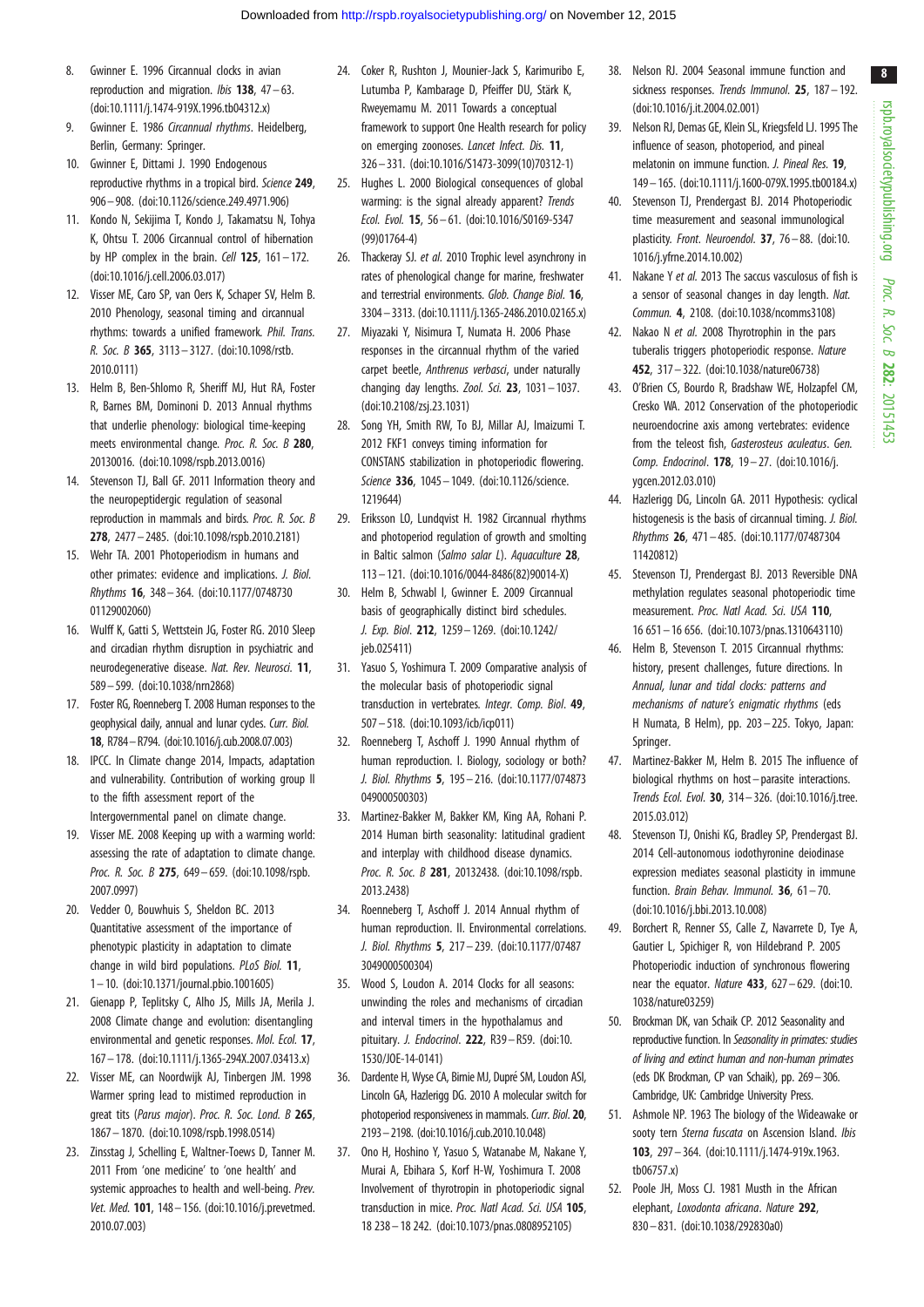- <span id="page-8-0"></span>53. Bronson FH. 2004 Are humans seasonally photoperiodic? J. Biol. Rhythms 19, 180– 192. [\(doi:10.1177/0748730404264658\)](http://dx.doi.org/10.1177/0748730404264658)
- 54. Huber S, Fieder M, Wallner B, Moser G, Arnold W. 2004 Brief communication: birth month influences reproductive performance in contemporary women. Hum. Reprod. 19, 1081– 1082. [\(doi:10.1093/](http://dx.doi.org/10.1093/humrep/deh247) [humrep/deh247](http://dx.doi.org/10.1093/humrep/deh247))
- 55. Boland MR, Shahn Z, Madigan D, Hripcsak G, Tatonetti NP. 2015 Birth month affects lifetime disease risk: a phenome-wide method. J. Am. Med. Inform. Assoc. 22, 1042–1053. [\(doi:10.1093/jamia/ocv046\)](http://dx.doi.org/10.1093/jamia/ocv046)
- 56. Seretakis D, Lagiou P, Lipworth L, Signorello LB, Rothman KJ, Tirchopoulos D. 1997 Changing seasonality of mortality from coronary heart disease. J. Am. Med. Assoc. 278, 1012– 1014. ([doi:10.1001/](http://dx.doi.org/10.1001/jama.1997.03550120072036) [jama.1997.03550120072036\)](http://dx.doi.org/10.1001/jama.1997.03550120072036)
- 57. Haberman S, Capildeo R, Rose FC. 1981 The seasonal variation in mortality from cerebrovascular disease. J. Neurol. Sci. 52, 25– 36. [\(doi:10.1016/](http://dx.doi.org/10.1016/0022-510X(81)90131-3) [0022-510X\(81\)90131-3\)](http://dx.doi.org/10.1016/0022-510X(81)90131-3)
- 58. Mackenbach JP, Kunst AE, Looman CW. 1992 Seasonal variation in mortality in the Netherlands. J. Epidemiol. Community Health  $46$ ,  $261-265$ . [\(doi:10.1136/jech.46.3.261](http://dx.doi.org/10.1136/jech.46.3.261))
- 59. Schreiber G, Avissar S, Tzahor Z, Grisaru N. 1991 Rhythms of war. Nature 352, 574 – 575. ([doi:10.](http://dx.doi.org/10.1038/352574b0) [1038/352574b0](http://dx.doi.org/10.1038/352574b0))
- 60. Myrianthefs P, Karatzas S, Venetsanou K, Grouzi E, Evagelopoulou P, Boutzouka E, Fildissis G, Spiliotopoulou I, Baltopoulos G. 2003 Seasonal variation in whole blood cytokine production after LPS stimulation in normal individuals. Cytokine 24, 286– 292. [\(doi:10.1016/j.cyto.2003.](http://dx.doi.org/10.1016/j.cyto.2003.08.005) [08.005\)](http://dx.doi.org/10.1016/j.cyto.2003.08.005)
- 61. Klink M, Bednarska K, Blus E, Kielbik M, Sulowska Z. 2012 Seasonal changes in activities of human neutrophils in vitro. Inflamm. Res.  $61$ ,  $11 - 16$ . [\(doi:10.1007/s00011-011-0382-x](http://dx.doi.org/10.1007/s00011-011-0382-x))
- 62. Moore SE, Collinson AC, Fulford AJC, Jalil F, Siegrist C-A, Goldblatt D, Hanson LA˚, Prentice AM. 2006 Effect of month of vaccine administration on antibody responses in Gambia and Pakistan. Trop. Med. Int. Health 11, 1529– 1541. [\(doi:10.1111/j.](http://dx.doi.org/10.1111/j.1365-3156.2006.01700.x) [1365-3156.2006.01700.x\)](http://dx.doi.org/10.1111/j.1365-3156.2006.01700.x)
- 63. Haldar C, Ahmad R. 2010 Photoimmunomodulation and melatonin. J. Photochem. Photobiol. B Biol. 98. 107– 117. ([doi:10.1016/j.jphotobiol.2009.11.014\)](http://dx.doi.org/10.1016/j.jphotobiol.2009.11.014)
- 64. Medlock JM, Leach SA. 2015 Effect of climate change on vector-borne disease risk in the UK. The Lancet Infect. Dis. 15, 721– 730. ([doi:10.1016/](http://dx.doi.org/10.1016/S1473-3099(15)70091-5) [S1473-3099\(15\)70091-5\)](http://dx.doi.org/10.1016/S1473-3099(15)70091-5)
- 65. Altizer S, Dobson A, Hosseini P, Hudson P, Pascual M, Rohani P. 2006 Seasonality and the dynamics of infectious diseases. Ecol. Lett. 9, 467 – 484. ([doi:10.](http://dx.doi.org/10.1111/j.1461-0248.2005.00879.x) [1111/j.1461-0248.2005.00879.x](http://dx.doi.org/10.1111/j.1461-0248.2005.00879.x))
- 66. Grassly NC, Fraser C. 2006 Seasonal infectious disease epidemiology. Proc. R. Soc. B 273, 2541 – 2550. [\(doi:10.1098/rspb.2006.3604](http://dx.doi.org/10.1098/rspb.2006.3604))
- 67. Shaman J, Pitzer VE, Viboud C, Grenfell BT, Lipsitch M. 2010 Absolute humidity and the seasonal onset of influenza in the continental United States. PLoS Biol. 8, e1000316. ([doi:10.1371/journal.pbio.1000316](http://dx.doi.org/10.1371/journal.pbio.1000316))
- 68. Pascual M, Rodo X, Ellner SP, Colwell R, Bouma MJ. 2000 Cholera dynamics and El Nino-Southern oscillation. Science 289, 1766– 1769. [\(doi:10.1126/](http://dx.doi.org/10.1126/science.289.5485.1766) [science.289.5485.1766](http://dx.doi.org/10.1126/science.289.5485.1766))
- 69. Clements A. 1999 The biology of mosquitoes: sensory reception and behaviour. London, UK: Chapman and Hall.
- 70. Russell TL, Lwetoijera DW, Knols BGJ, Takken W, Killeen GF, Ferguson HM. 2011 Linking individual phenotype to density-dependent population growth: the influence of body size on the population dynamics of malaria vectors. Proc. R. Soc. B 278, 3142– 3151. ([doi:10.1098/rspb.2011.0153](http://dx.doi.org/10.1098/rspb.2011.0153))
- 71. Parham PE, Michael E. 2010 Modelling climate change and malaria transmission. Adv. Exp. Med. Biol. 673, 184 – 199. [\(doi:10.1007/978-1-4419-](http://dx.doi.org/10.1007/978-1-4419-6064-1_13) [6064-1\\_13](http://dx.doi.org/10.1007/978-1-4419-6064-1_13))
- 72. Morin CW, Comrie AC, Ernst K. 2013 Climate and dengue transmission: evidence and implications. Environ. Health Perspect. 121, 264– 1272. ([doi:10.](http://dx.doi.org/10.1289/ehp.1307303) [1289/ehp.1307303](http://dx.doi.org/10.1289/ehp.1307303))
- 73. Canto T, Aranda MA, Ferres A. 2009 Climate change effects on physiology and population processes of hosts and vectors that influence the spread of hemipteran-borne plant viruses. Glob. Change Biol. 15, 1884 – 1894. [\(doi:10.1111/j.1365-2486.2008.](http://dx.doi.org/10.1111/j.1365-2486.2008.01820.x) [01820.x](http://dx.doi.org/10.1111/j.1365-2486.2008.01820.x))
- 74. Kilpatrick AM, Randolph SE. 2012 Drivers, dynamics, and control of emerging vector-borne zoonotic diseases. Lancet 380, 1946– 1955. [\(doi:10.1016/](http://dx.doi.org/10.1016/S0140-6736(12)61151-9) [S0140-6736\(12\)61151-9](http://dx.doi.org/10.1016/S0140-6736(12)61151-9))
- 75. Searle KR, Blackwell A, Falconer D, Sullivan M, Butler A, Purse BV. 2013 Identifying environmental drivers of insect phenology across space and time: Culicoides in Scotland as a case study. Bull. Entomol. Res. 103, 155– 170. ([doi:10.1017/S00074853](http://dx.doi.org/10.1017/S0007485312000466) [12000466\)](http://dx.doi.org/10.1017/S0007485312000466)
- 76. Pérez de León AA, Teel PD, Auclair AN, Messenger MT, Guerrero FD, Schuster G, Miller RJ. 2012 Integrated strategy for sustainable cattle fever tick eradication in USA is required to mitigate the impact of global change. Front. Physiol. 3, 195. [\(doi:10.3389/fphys.2012.00195\)](http://dx.doi.org/10.3389/fphys.2012.00195)
- 77. Kilpatrick AM, Kramer LD, Jones MJ, Marra PP, Daszak P. 2006 West Nile virus epidemics in North America are driven by shifts in mosquito feeding behaviour. PLoS Biol. 4, 606– 610. ([doi:10.1371/](http://dx.doi.org/10.1371/journal.pbio.0040082) [journal.pbio.0040082](http://dx.doi.org/10.1371/journal.pbio.0040082))
- 78. Estrada-Peña A, Ayllón N, de la Fuente J. 2012 Impact of climate trends on tick-borne pathogen transmission. Front. Physiol.  $3.1 - 12.$  [\(doi:10.3389/](http://dx.doi.org/10.3389/fphys.2012.00064) [fphys.2012.00064](http://dx.doi.org/10.3389/fphys.2012.00064))
- 79. Ogden NH, Radojevic M, Wu X, Duvvuri VR, Leighton PA, Wu J. 2014 Estimated effects of projected climate change on the basic reproductive number of the Lyme disease vector Ixodes scapularis. Environ. Health Perspect. 122, 631– 638. [\(doi:10.1289/ehp.1307799](http://dx.doi.org/10.1289/ehp.1307799))
- 80. Garamszegi LZ. 2011 Climate change increases the risk of malaria in birds. Glob. Change Biol. 17, 1751– 1759. ([doi:10.1111/j.1365-2486.2010.02346.x\)](http://dx.doi.org/10.1111/j.1365-2486.2010.02346.x)
- 81. Mills LS, Zimova M, Oyler J, Running S, Abatzoglou JT, Lukacs PM. 2013 Camouflage mismatch in

seasonal coat color due to decreased snow duration. Proc. Natl Acad. Sci. USA 110, 7360-7365. [\(doi:10.](http://dx.doi.org/10.1073/pnas.1222724110) [1073/pnas.1222724110\)](http://dx.doi.org/10.1073/pnas.1222724110)

- 82. Klein AM, Vaissiere BE, Cane JH, Steffan-Dewenter I, Cunningham SA, Kremen C, Tscharntke T. 2007 Importance of pollinators in changing landscapes for world crops. Proc. R. Soc. B 274, 303– 313. ([doi:10.1098/rspb.2006.3721\)](http://dx.doi.org/10.1098/rspb.2006.3721)
- 83. Polce C et al. 2014 Climate-driven spatial mismatches between British orchards and their pollinators: increased risks of pollination deficits. Glob. Change Biol. 20, 2815– 2828. ([doi:10.1111/](http://dx.doi.org/10.1111/gcb.12577) [gcb.12577](http://dx.doi.org/10.1111/gcb.12577))
- 84. Brittain C, Kremen C, Klein AM. 2013 Biodiversity buffers pollination from changes in environmental conditions. Glob. Change Biol. 19, 540 – 547. ([doi:10.1111/gcb.12043\)](http://dx.doi.org/10.1111/gcb.12043)
- 85. Garibaldi LA et al. 2013 Wild pollinators enhance fruit set of crops regardless of honey bee abundance. Science 339, 1608 – 1611. [\(doi:10.1126/](http://dx.doi.org/10.1126/science.1230200) [science.1230200](http://dx.doi.org/10.1126/science.1230200))
- 86. Rader R, Reilly J, Bartomeus I, Winfree R. 2013 Native bees buffer the negative impact of climate warming on honey bee pollination of watermelon crops. Glob. Change Biol. 19, 3103 – 3110. [\(doi:10.](http://dx.doi.org/10.1111/gcb.12264) [1111/gcb.12264\)](http://dx.doi.org/10.1111/gcb.12264)
- 87. Durant JM, Anker-Nilssen T, Stenseth NC. 2003 Trophic interactions under climate fluctuations: the Atlantic puffin as an example. Proc. R. Soc. Lond. B 270, 1461– 1466. ([doi:10.1098/rspb.2003.2397\)](http://dx.doi.org/10.1098/rspb.2003.2397)
- 88. Visser ME, Holleman LJM. 2001 Warmer springs disrupt the synchrony of oak and winter moth phenology. Proc. R. Soc. Lond. B  $268$ ,  $289-294$ . ([doi:10.1098/rspb.2000.1363\)](http://dx.doi.org/10.1098/rspb.2000.1363)
- 89. Post E, Forchhammer MC. 2008 Climate change reduces reproductive success of an Arctic herbivore through trophic mismatch. Phil. Trans. R. Soc. B 363, 2369– 2375. ([doi:10.1098/rstb.2007.2207](http://dx.doi.org/10.1098/rstb.2007.2207))
- 90. Plard F, Gaillard J-M, Coulson T, Hewison AJM, Delorme D, Warnant C, Bonenfant C. 2014 Mismatch between birth date and vegetation phenology slows the demography of roe deer. PLoS Biol. 12, e1001828. [\(doi:10.1371/journal.pbio.1001828](http://dx.doi.org/10.1371/journal.pbio.1001828))
- 91. Reed TE, Grotan V, Jenouvrier S, Saether B-E, Visser ME. 2013 Population growth in a wild bird is buffered against phenological mismatch. Science 340, 488– 491. [\(doi:10.1126/science.1232870](http://dx.doi.org/10.1126/science.1232870))
- 92. Husby A, Visser ME, Kruuk LE. 2011 Speeding up microevolution: the effects of increasing temperature on selection and genetic variance in a wild bird population. PLoS Biol. 9, e1000585. ([doi:10.1371/journal.pbio.1000585\)](http://dx.doi.org/10.1371/journal.pbio.1000585)
- 93. Thomas DW. 2001 Energetic and fitness costs of mismatching resource supply and demand in seasonally breeding birds. Science 291, 2598 - 2600. ([doi:10.1126/science.1057487](http://dx.doi.org/10.1126/science.1057487))
- 94. Reed TE, Jenouvrier S, Visser ME. 2013 Phenological mismatch strongly affects individual fitness but not population demography in a woodland passerine. J. Anim. Ecol. 82, 131– 144. [\(doi:10.1111/j.1365-](http://dx.doi.org/10.1111/j.1365-2656.2012.02020.x) [2656.2012.02020.x\)](http://dx.doi.org/10.1111/j.1365-2656.2012.02020.x)
- 95. Visser ME, Holleman LJM, Gienapp P. 2006 Shifts in caterpillar biomass phenology due to climate